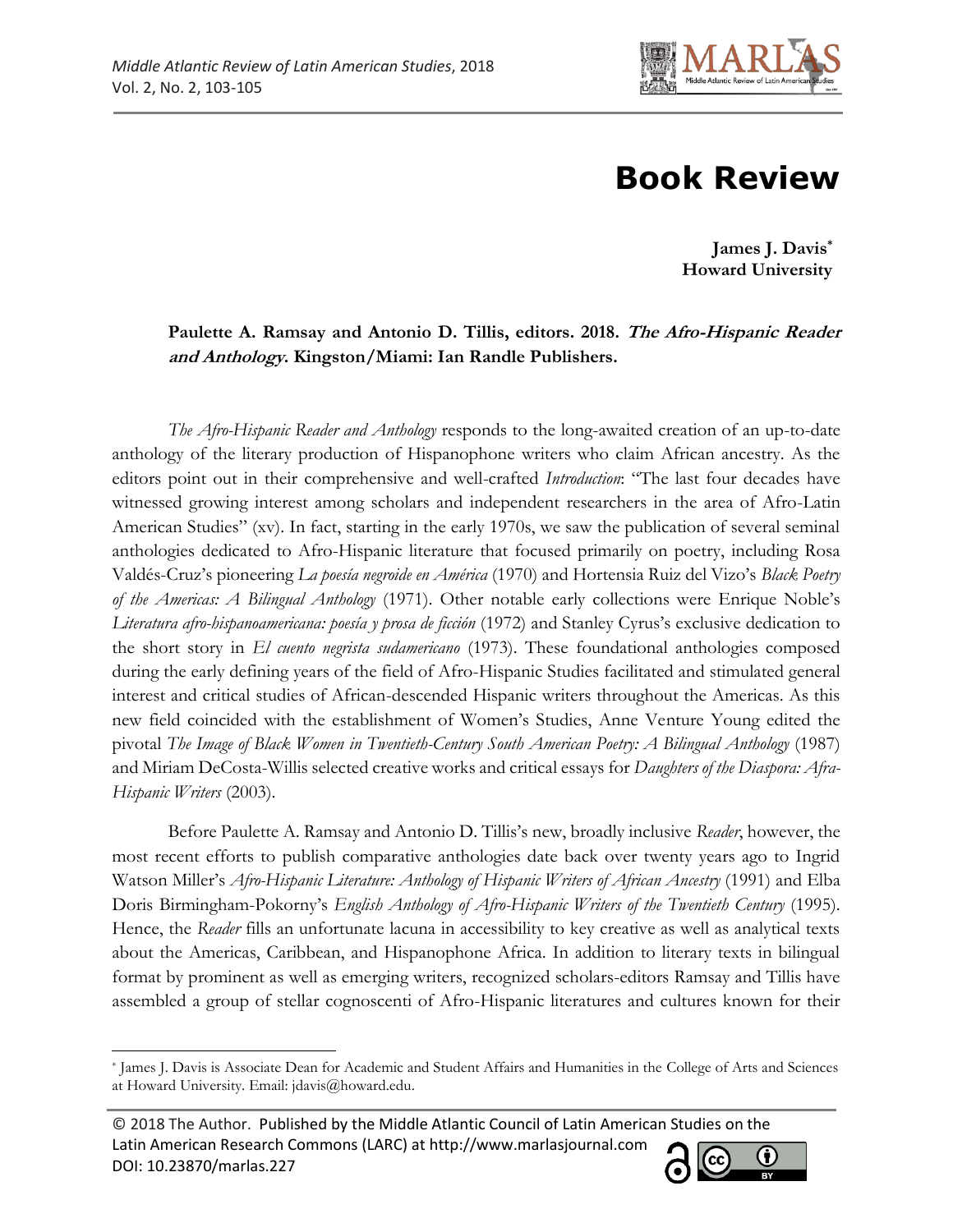## *Middle Atlantic Review of Latin American Studies*

incisive essays and groundbreaking research. Familiar with their work, I have named them the "Afro-Hispanist Millennials" for their fervent promotion of this area of scholarly exploration.

The *Reader* is divided into four sections composed of essays and creative pieces in Spanish and in English translation. Part I contains thirteen chapters (essays) that offer an overview of African elements in the cultures of Argentina, Cuba, Costa Rica, Colombia, the Dominican Republic, Ecuador, Equatorial Guinea, Mexico, Panama, Peru, and Venezuela. Most essays are endowed with an excerpt from the literary production of the writers highlighted in them. Part 2 houses the English translation of Part 1. Part 3 includes additional writings by the authors already introduced and featured, which adds to the genre variety of the texts, displays the versatility of the authors, and provides enhanced learning opportunities. All the material in Part 3 is translated in Part 4. This extraordinary endeavor to make original texts and criticism in Spanish available to Anglophone readers is to be applauded.

What makes this anthology a true "reader," in the traditional sense of the term, is its purposeful focus on teaching. The editors intended to offer "a representative sample of prose, drama, and poetry for use at different levels in the classroom and, in particular, to enhance classroom teaching" (xvi). The *Reader* provides excellent guidance to those engaged in curricular design or interested in creating or expanding courses on African cultural elements in the Spanish-speaking world. Also, it implicitly indicates future directions classroom practitioners should take to fully integrate this vibrant corpus of Afro-Hispanic literature into the canon of Spanish-language and literature programs and world literature in English translation at all levels of instruction.

Provided by the editors at the end of each of the thirteen introductory essays are questions for discussion of the literary selections. Valuable explanatory notes provide further insight into the content of the readings, and essay bibliographies indicate sources for further research. The introductory essays are excellent stimuli for conversational practice or in-class writing exercises in English or Spanish. They further offer the content for many varied teacher-generated creative learning activities. The final pages of the anthology include carefully selected *Additional Readings* followed by the credentials of the editors and contributors who might be consulted for curriculum development projects in Afro-Hispanic Literatures and Cultures.

Any project of this magnitude (388 pp.), covering such vastly diverse areas of the world, is bound to receive praise for its inclusions and face disappointments about its exclusions and other perceived shortcomings. For example, there seems to be an unfortunate oversight at the end of Chapter 10, "Sancocho: Identidades afropanameñas" (79), where notes and references are missing for textual items that, in my opinion, should have been cited. Also, the essay features Panamanian author Carlos Guillermo Wilson ("Cubena"), who died in 2016, but this is not mentioned. Even if the essay predated his demise, this information should have been added.

As suggestions for future updates, revisions, and new editions, I recommend that the designation of "Bilingual" be prominently displayed on the cover, lest educators miss the opportunity to select this rich resource for courses in Spanish and on Hispanic cultures. To augment the pedagogical design, the discussion questions could be expanded, when appropriate, to cover the entire